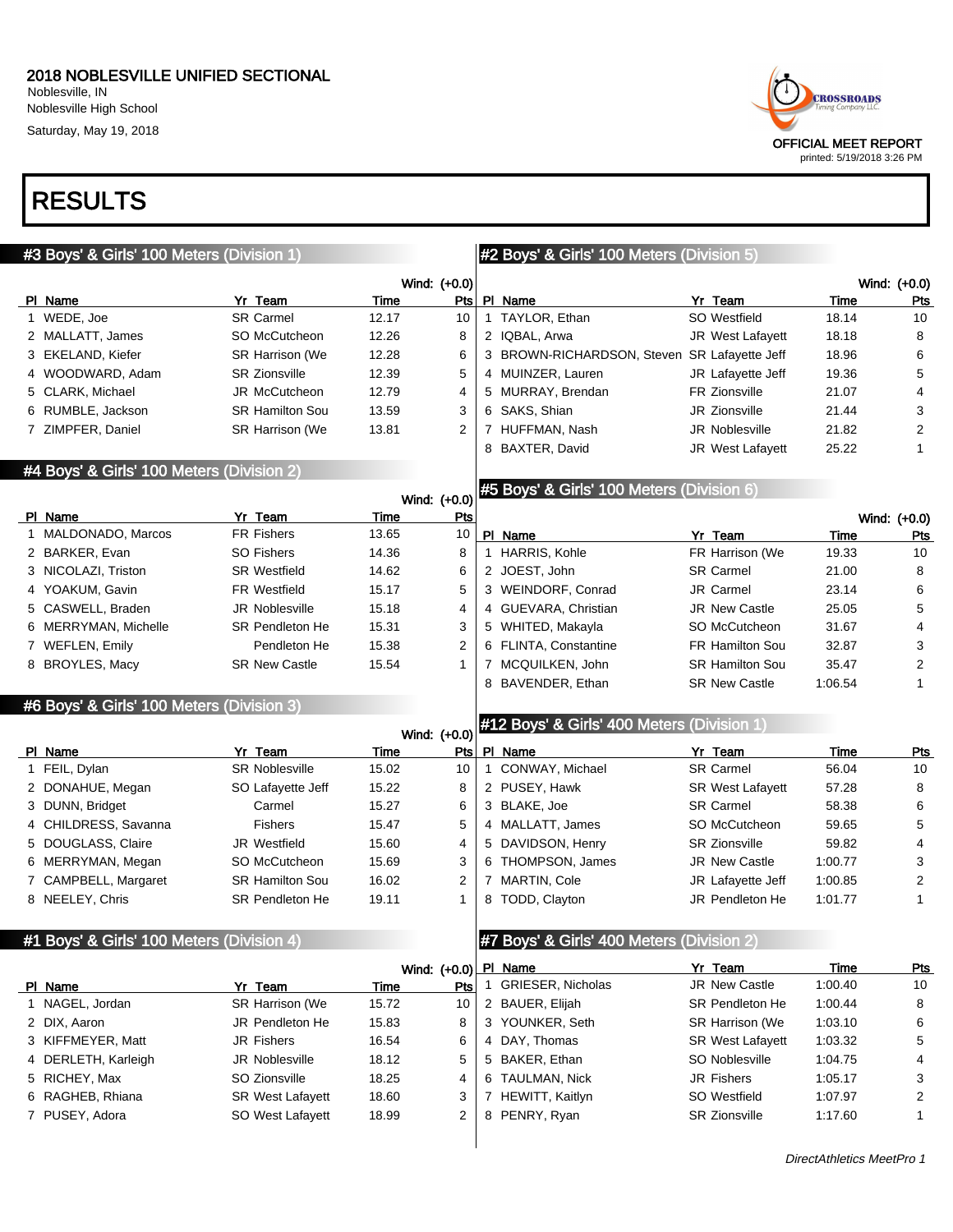Noblesville, IN Noblesville High School Saturday, May 19, 2018

## RESULTS

| #11 Boys' & Girls' 400 Meters (Division 3) |                                            |                        |             |            |  | #14 Boys 4x100m Relay (Division 3)  |                        |            |
|--------------------------------------------|--------------------------------------------|------------------------|-------------|------------|--|-------------------------------------|------------------------|------------|
|                                            | PI Name                                    | Yr Team                | Time        | Pts        |  | PI Team                             | Time                   | <b>Pts</b> |
|                                            | 1 HANKINS, Devin                           | <b>Fishers</b>         | 1:05.01     | 10         |  | 1 Harrison (West Lafayette) (B)     | 49.60                  | 10         |
|                                            | 2 EMERSON, Kaleb                           | JR Lafayette Jeff      | 1:07.67     | 8          |  | 1) ARTEGA, Emmanuel                 | 2) EKELAND, Kiefer SR  |            |
|                                            | 3 SARIN, Rishi                             | <b>SR Hamilton Sou</b> | 1:08.46     | 6          |  | 3) ROOP, John                       | 4) VALLE, Rey          |            |
|                                            | 4 SATURDAY, Carson                         | <b>FR Westfield</b>    | 1:08.76     | 5          |  | 2 Fishers (B)                       | 50.34                  | 8          |
|                                            | 5 SAKS, Anthony                            | SO Zionsville          | 1:12.84     | 4          |  | 1) IBEY, Josh                       | 2) JACKSON, Timothy SR |            |
|                                            | 6 BURTON, Jake                             | <b>SR Noblesville</b>  | 1:12.95     | 3          |  | 3) ROSARIO-CRESPO, Alex JR          | 4) SMITH, Jack JR      |            |
|                                            | 7 SEVENING, Alexander                      | <b>SR Hamilton Sou</b> | 1:12.96     | 2          |  | 3 Noblesville (B)                   | 52.98                  | 6          |
|                                            |                                            |                        |             |            |  | 1) BORNEMAN, Jacob                  | 2) CHAPMAN, Bryson     |            |
|                                            | #9 Boys' & Girls' 400 Meters (Division 4)  |                        |             |            |  | 3) MOJICA, Miguel                   | 4) ZENTZ, Noah         |            |
|                                            | PI Name                                    | Yr Team                | Time        | <u>Pts</u> |  | 4 Westfield (B)                     | 54.46                  | 5          |
|                                            | 1 VALLE, Arlette                           | JR Harrison (We        | 1:16.24     | 10         |  | 1) DINKINS, Kentae FR               | 2) SOUTHWOOD, Cody     |            |
|                                            | 2 GRATER, Lauren                           | JR Fishers             | 1:16.30     | 8          |  | 3) TEBBE, Maverick                  | 4) WOLFE, Kevin        |            |
|                                            | 3 MOHLER, Lydia                            | SO Westfield           | 1:17.52     | 6          |  | 5 Zionsville (B)                    | 55.26                  | 4          |
|                                            | 4 BLANCO, Alex                             | <b>SR Fishers</b>      | 1:19.26     | 5          |  | 1) BROWNING, Lance SO               | 2) DAVIDSON, Henry SR  |            |
|                                            | 5 MORATAYA, Kenny                          | SO Noblesville         | 1:20.99     | 4          |  | 3) SCHMITTER, Corey SR              | 4) SULLIVAN, Jack JR   |            |
|                                            | 6 REISS, Elizabeth                         | <b>FR Noblesville</b>  | 1:23.57     | 3          |  | 6 West Lafayette (B)                | 1:00.13                | 3          |
|                                            | 7 DIX, Aaron                               | JR Pendleton He        | 1:24.20     | 2          |  | 1) BAXTER, Christian JR             | 2) ENGERS, Sam         |            |
|                                            | 8 FLETCHER, Matthew                        | JR Zionsville          | 1:35.71     | 1          |  | 3) KOH, Hue                         | 4) MANN, Shane         |            |
|                                            |                                            |                        |             |            |  |                                     |                        |            |
|                                            | #8 Boys' & Girls' 400 Meters (Division 5)  |                        |             |            |  | #41 Boys 4x100m Relay (Division 4)  |                        |            |
|                                            |                                            |                        |             |            |  | PI Team                             | Time                   | Pts        |
|                                            | PI Name                                    | Yr Team                | <b>Time</b> | <u>Pts</u> |  | Pendleton Heights (B)               | 57.79                  | 10         |
|                                            | 1 SKILES, Noah                             | FR Lafayette Jeff      | 1:15.47     | 10         |  | 1) BAUER, Elijah SR                 | 2) BRADEN, Kauffman SR |            |
|                                            | 2 MCNARNEY, Ryan                           | <b>JR Hamilton Sou</b> | 1:20.96     | 8          |  | 3) BRITT, Clay SO                   | 4) DUCIAOME, Sean      |            |
|                                            | 3 MARSHALL, Kiley                          | SR Harrison (We        | 1:21.94     | 6          |  | 2 Carmel (B)                        | 58.85                  | 8          |
|                                            | 4 BAXTER, Justin                           | SO West Lafayett       | 1:22.49     | 5          |  | 1) CONWAY, Michael SR               | 2) HEROD, Michael      |            |
|                                            | 5 HARRISON, George                         | SR Lafayette Jeff      | 1:24.05     | 4          |  | 3) WEDE, Joe SR                     | 4) MALEK, Naveed SR    |            |
|                                            | 6 NEELEY, Chris                            | <b>SR Pendleton He</b> | 1:28.96     | 3          |  | 3 Hamilton Southeastern (B)         | 1:02.15                | 6          |
|                                            | 7 SEVENING, Andrew                         | <b>SR Hamilton Sou</b> | 1:30.65     | 2          |  | 1) MCNARNEY, Ryan JR                | 2) MUTCHNER, Nick SR   |            |
|                                            | 8 HARRIS, Kohle                            | FR Harrison (We        | 1:48.21     | 1          |  | 3) REWERS, Ben                      | 4) RUMBLE, Jackson SR  |            |
|                                            |                                            |                        |             |            |  | 4 Lafayette Jefferson (B)           | 1:04.31                | 5          |
|                                            | #10 Boys' & Girls' 400 Meters (Division 6) |                        |             |            |  | 1) EMERSON, Kaleb JR                | 2) JONES, Griffin      |            |
|                                            | PI Name                                    | Yr Team                | Time        | <b>Pts</b> |  | 3) KNECHEL, Eric                    | 4) MARTIN, Cole JR     |            |
|                                            | 1 EROS, Audrey                             | JR McCutcheon          | 1:28.66     | 10         |  | 5 New Castle (B)                    | 1:08.62                | 4          |
|                                            | 2 ROMERO, Federico                         | SR West Lafayett       | 1:29.45     | 8          |  | 1) ABBOTT, Caleb                    | 2) COATIE, Jarel SO    |            |
|                                            | 3 MALEK, Naveed                            | <b>SR Carmel</b>       | 1:29.62     | 6          |  | 3) ROBINSON, Josh FR                | 4) RAGLE, Tytus        |            |
|                                            | 4 YATES, Maxwell                           | SO Westfield           | 1:30.10     | 5          |  |                                     |                        |            |
|                                            | 5 FORD, Tammy                              | JR New Castle          | 1:33.13     | 4          |  | #15 Girls 4x100m Relay (Division 1) |                        |            |
|                                            | 6 JOHNSON, John henry                      | FR McCutcheon          | 1:33.71     | 3          |  |                                     |                        |            |
|                                            | 7 COOPER, Samantha                         | FR McCutcheon          | 1:37.01     | 2          |  | PI Team                             | Time                   | <u>Pts</u> |
|                                            | 8 YOUNG, Hannah                            | JR Carmel              | 1:37.24     | 1          |  | 1 New Castle (B)                    | 1:06.34                | 10         |
|                                            |                                            |                        |             |            |  | 1) FORD, Tammy JR                   | 2) HARVEY, Jessie      |            |
|                                            |                                            |                        |             |            |  | 3) MADDY, Sarah                     | 4) YORK, Cloie         |            |
|                                            |                                            |                        |             |            |  |                                     |                        |            |
|                                            |                                            |                        |             |            |  |                                     |                        |            |
|                                            |                                            |                        |             |            |  |                                     |                        |            |

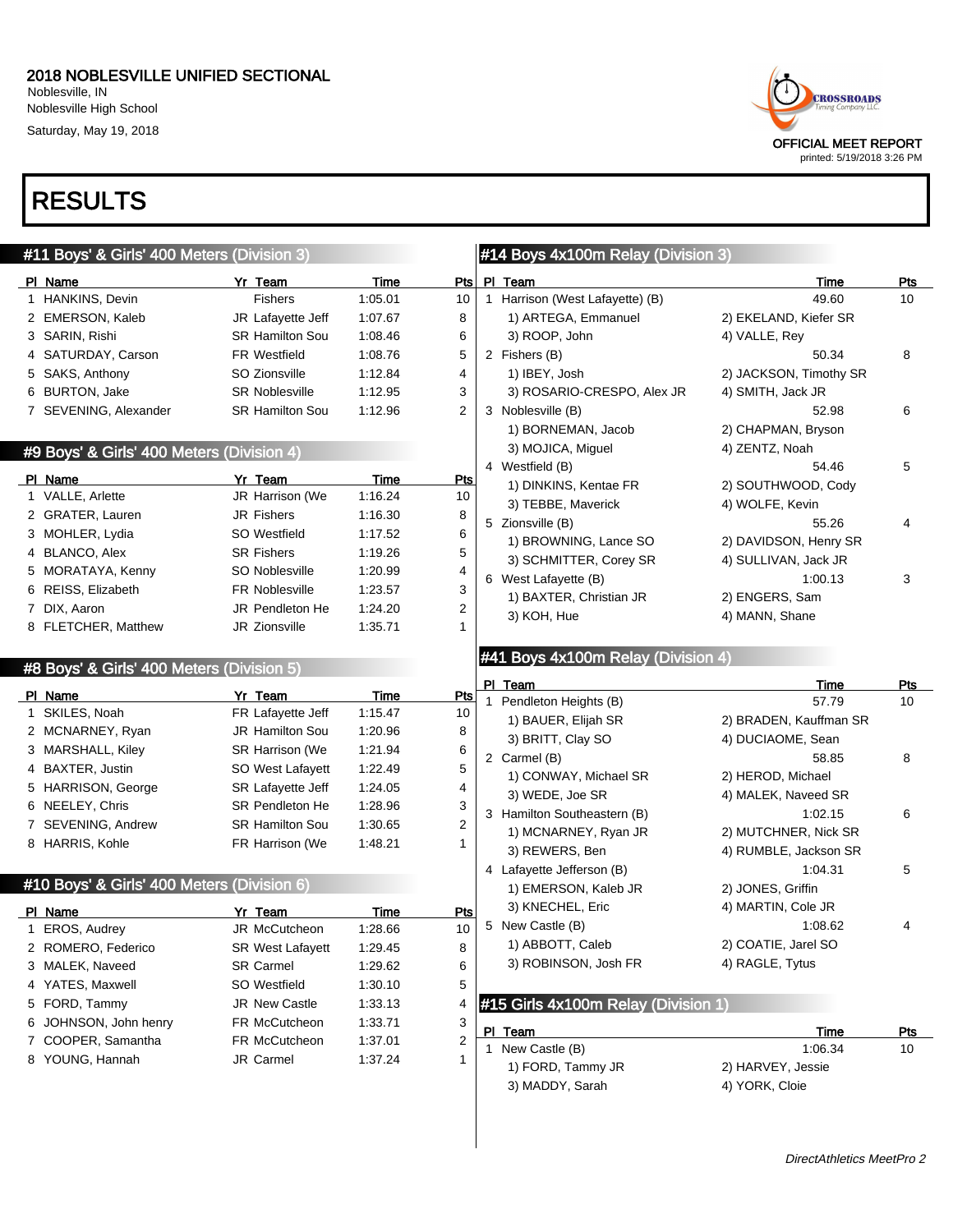### 2018 NOBLESVILLE UNIFIED SECTIONAL

Noblesville, IN Noblesville High School Saturday, May 19, 2018

## RESULTS





printed: 5/19/2018 3:26 PM